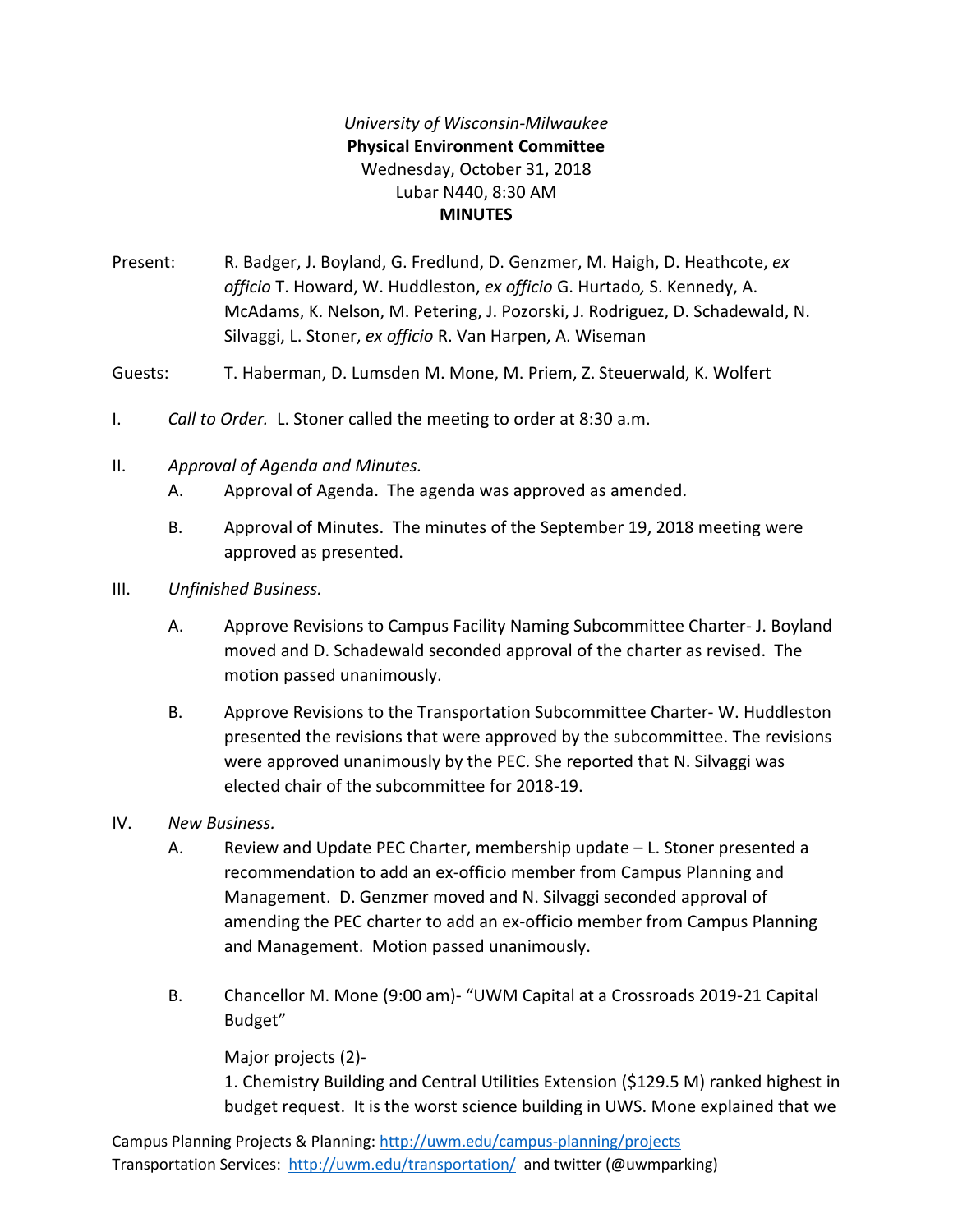must educate the legislature of the importance of this project to the STEM discipline, research and interdisciplinary instruction.

2. Student Union (\$35-40 M)- Three referenda over the years were supported by students. This project addresses the oldest 1/3 of the building. Major repairs will be completed with limited renovation to the building. Mone emphasized the project will not result in additional segregated fees.

## Additional project requests-

3. Klotsche Annex (\$7 M) –UWM's recreation space is 42% below national guidelines. This project would relieve recreational space currently used by Athletics. Construction will begin in 2021. Project will be paid with cash and gifts and no bonding if supported by the State.

4. Engineering Building (\$56M)-Utilities Extension- Governor's initiative \$95.4K part of the UWS STEM buildings 2021-23 request. New building will not replace the existing EMS building but rather to add space for STEM. Will eventually demolish the Physics building. No additional funds will be allocated to the NWQ.

- C. November meeting- A request to move the meeting to November  $28<sup>th</sup>$ . A. Wiseman moved to change meeting date from November 21<sup>st</sup> to 28<sup>th</sup> and J. Boyland seconded. Motion passed unanimously.
- V. *Reports.*
	- A. Campus Space Planning G. Hurtado reported there have not been significant requests but reported on the use of basement in Physics building for labs for Engineering, but it was sent back for Dean approval and funding. D. Heathcote asked about the occupancy of the Welcome Center and K. Wolfert reported the building will be ready to occupy in March 2019. Some Visitor Center units will remain in Vogel Hall.

J. Rodriguez asked about improving the tennis courts at Sandburg. The Sandburg project will begin in Fall 2019. Staging area will take place at courts so will need to be restored after completion of the Sandburg project.

W. Huddleston inquired about the active learning classroom in Mitchell Hall. K. Wolfert reported that Mitchell B95 renovation is moving forward.

NWQ Building A status- Project is being reviewed. The building will first be abandoned and then demolished. A schedule does not exist as the funding and planning are still being determined.

B. Smoke and Tobacco Free Campus Policy Implementation Group- D. Heathcote reported that the PEC's recommendation to revise smoke-free to smoke and tobacco-free policy has passed all three governance groups. The